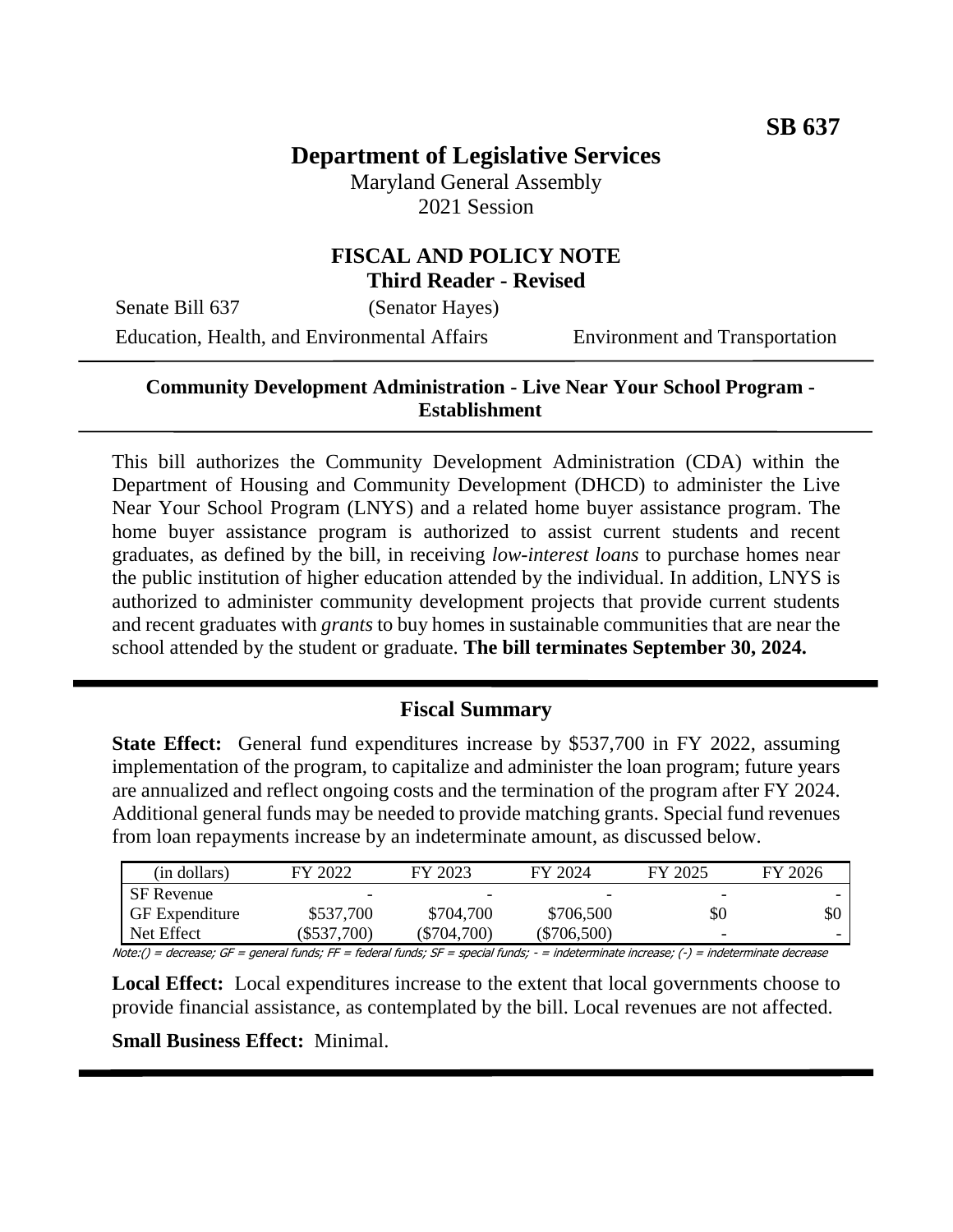# **Analysis**

### **Bill Summary:**

## *Definitions*

"Current student" means an individual who (1) attends a public institution of higher education in the State and (2) is a degree-seeking, full-time equivalent student in an undergraduate level, graduate level, or professional degree program.

"Recent graduate" means an individual who, within five years before applying for assistance under either program, graduated from a public institution of higher education in the State with at least 120 credits in an undergraduate level program or 30 credits in a graduate level or professional degree program.

## *Home Buyer Assistance Program*

CDA may administer a home buyer assistance program that (1) assists current students and recent graduates to receive low-interest mortgage loans, with down payment and closing cost assistance options, for the purchase of homes near the school attended by the student or graduate; (2) coordinates with, and matches where appropriate, similar programs offered by public institutions of higher education, private employers, and county and municipal governments to maximize the total amount that current students and recent graduates can receive under the program; (3) authorizes a public institution of higher education to provide matching funds to a home buyer who receives assistance, as specified; and (4) uses available funding sources.

CDA may (1) allow home buyers to use the loans for the purchase of newly constructed or existing homes; (2) require a home purchased under the program to be occupied by the home buyer as a principal residence; and (3) use available funding sources.

CDA may facilitate the marketing of the program with specified entities and adopt regulations to carry out the bill's provisions relating to this program with existing funding for the marketing of current programs of DHCD, if available. Annually, by December 31, DHCD must report to the General Assembly on the program.

#### *Live Near Your School Program – Community Development Projects*

Under LNYS, CDA may administer community development projects that (1) are in sustainable communities and (2) provide current students and recent graduates with financial assistance in the form of grants to buy homes near the school attended by the student or graduate.

SB 637/ Page 2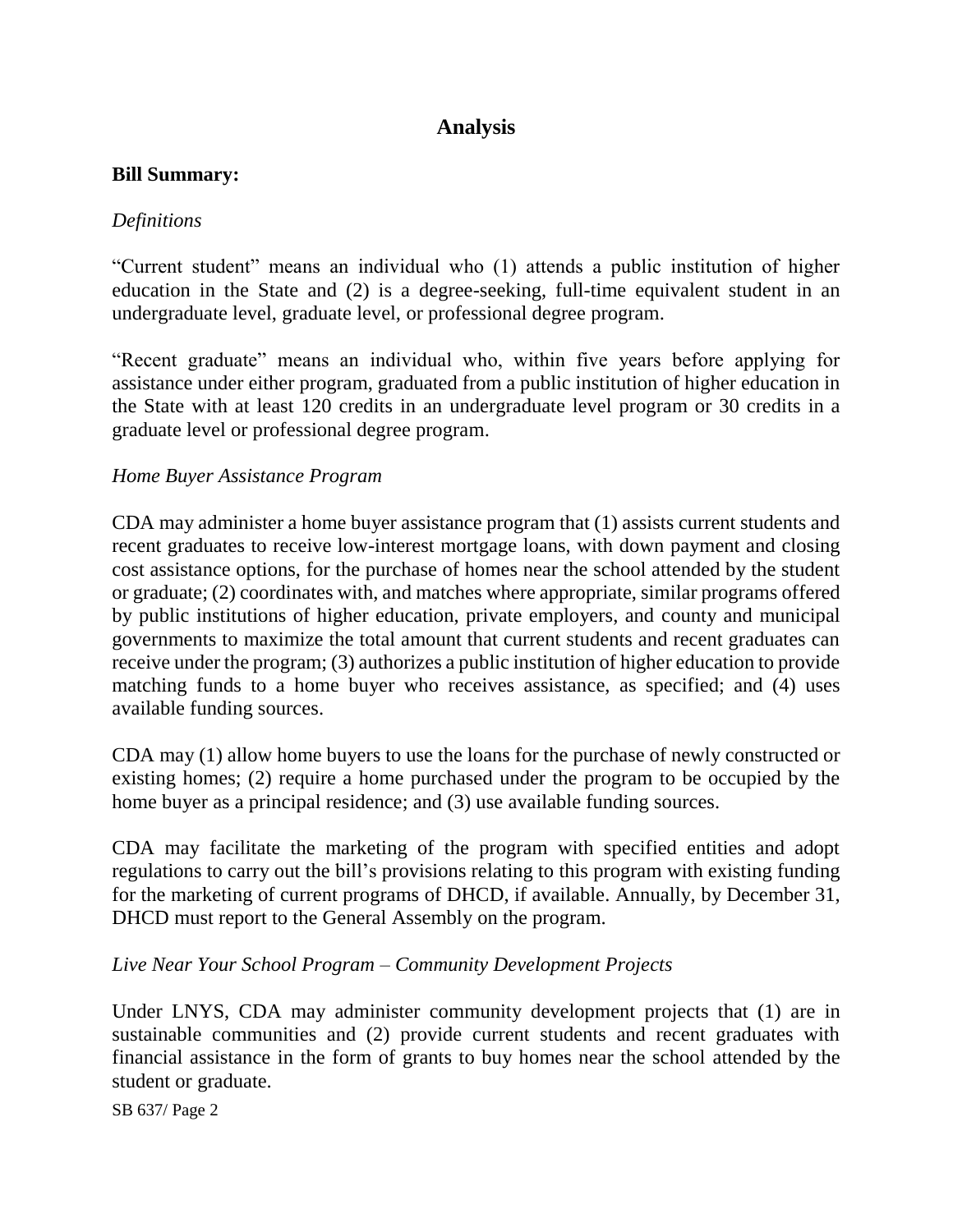A community development project administered under these provisions is not subject to specified provisions of current law that require part of the housing to be occupied by families of limited income. CDA must adopt regulations to implement LNYS.

## **Current Law:**

## *Home Buyer Assistance Program*

CDA must administer a home buyer assistance program that (1) assists home buyers to receive low-interest mortgage loans, with down payment and closing cost assistance options, for the purchase of homes near their workplace and (2) coordinate with, and match where appropriate, similar programs offered by private employers and county and municipal governments so as to maximize the total amount that home buyers can receive under the program. CDA must (1) allow home buyers to use the loans for the purchase of newly constructed or existing homes and (2) require a home purchased under the program to be occupied by the home buyer as a principal residence.

In addition, CDA must facilitate the marketing of the program with private employers, county and municipal governments, and, where appropriate, other units of State government and nonprofit organizations. CDA must also adopt regulations to implement the program.

## *Live Near Your Work Program – Community Development Projects*

CDA must administer community development projects that (1) are in sustainable communities and (2) provide employees with financial assistance in the form of grants to buy homes near their workplaces. A community development project administered pursuant to these provisions is not subject to specified provisions that require that part of the housing be occupied by families of limited income.

#### *Community Development Projects – Generally*

A project qualifies as a community development project if it meets specified housing, infrastructure, and facilities requirements that promote sound community development. A project qualifies as a public purpose project if it is undertaken with the financial assistance of CDA or the assistance of federal low-income housing credits authorized by the Internal Revenue Code and is (1) eligible wholly or partly for federal low-income housing credits or (2) in a location designated as a distressed area by the Secretary of Housing and Community Development. A project qualifies as a rental housing project if (1) its purpose is to acquire, construct, or rehabilitate real property or all or part of a building or improvement that will be occupied by households of limited income and (2) a portion of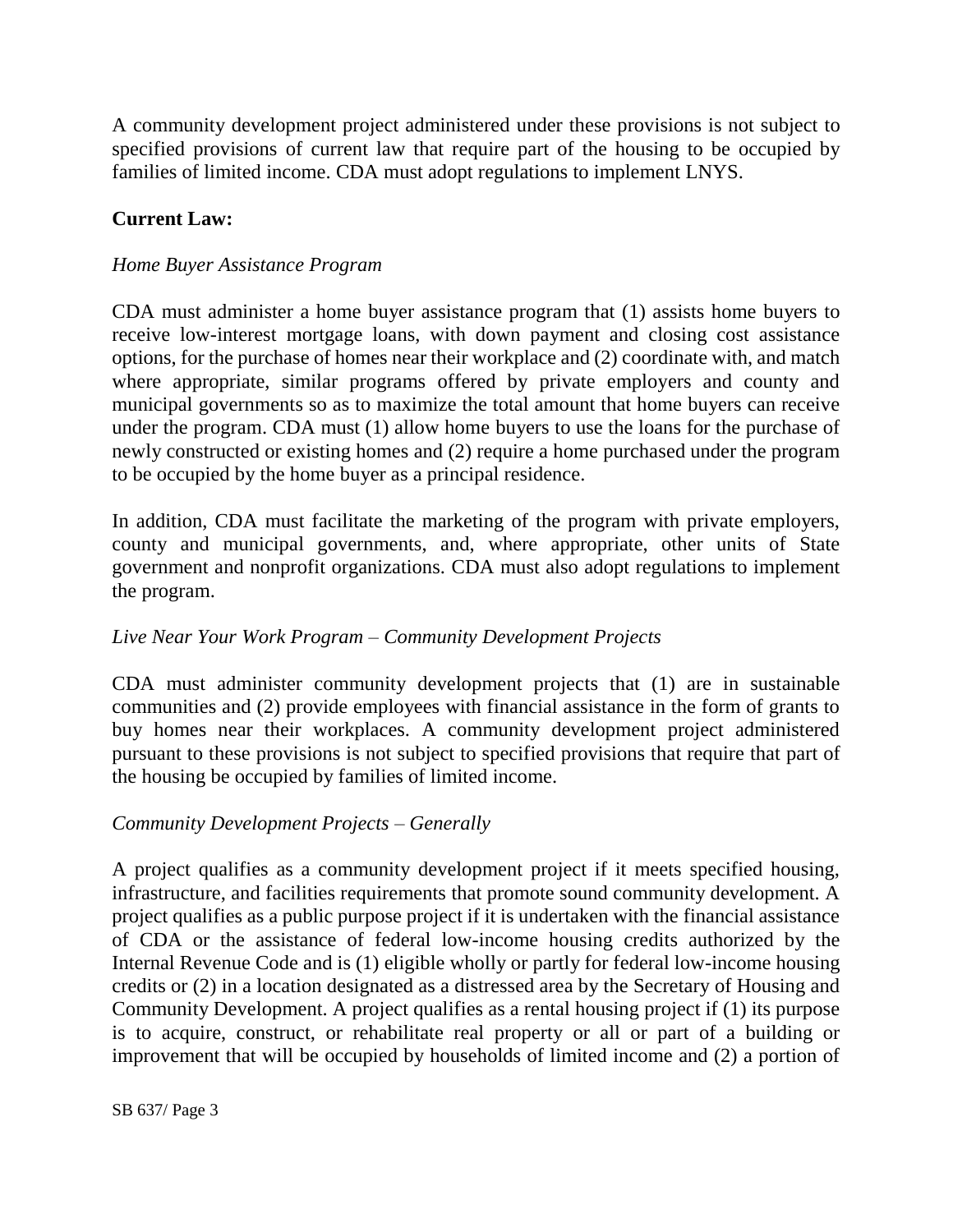the rental units in the project are set aside for households of lower income for the greater of 15 years or the number of years required by federal law.

A community development project may include specified public or private facilities that are not needed to support housing if they are less than a substantial part of the project or if the Secretary of Housing and Community Development finds that they will promote sound community development.

## *Maryland Mortgage Program*

The Maryland Mortgage Program (MMP), administered by CDA, provides below-market, fixed-rate mortgages through private lending institutions to low- and moderate-income households. The program is financed through the sale of mortgage revenue bonds, targeted to first-time homebuyers, and includes eligibility limits on both household income and the cost of the home. MMP has annual income requirements limiting who can apply for a loan through the program. Income requirements vary by location and whether the home is in a "targeted area."

SmartBuy 2.0, a program within MMP, offers qualified homebuyers up to 15% of the home purchase price for the borrower to pay off their outstanding student debt with a maximum payoff amount of \$30,000. To qualify for the program, homebuyers must have an existing student debt with a minimum balance of \$1,000, and the full outstanding student loan balance of at least one of the homebuyers must be paid off at the time of purchase.

## *Sustainable Communities*

A sustainable community is defined as a part of a priority funding area that (1) is designated by the Smart Growth Subcabinet on the recommendation of the Secretary of Housing and Community Development; (2) has been designated as a Base Realignment and Closure Revitalization Incentive Zone; or (3) has been designated a transit-oriented development.

Chapter 759 of 1997 established that State spending on certain growth-related activities must be directed to priority funding areas. Growth-related projects include most State programs that encourage or support growth and development such as highways, sewer and water construction, economic development assistance, and State leases or construction of new office facilities. Priority funding areas include all municipalities that existed in the State in 1997; areas inside the Washington Beltway and the Baltimore Beltway; and areas designated as enterprise zones, neighborhood revitalization areas, heritage areas, and certain industrial areas. Areas that were annexed by a municipality after 1997 may also be designated priority funding areas, as long as the areas satisfy specified requirements in statute generally related to density, water and sewer access, and other related factors.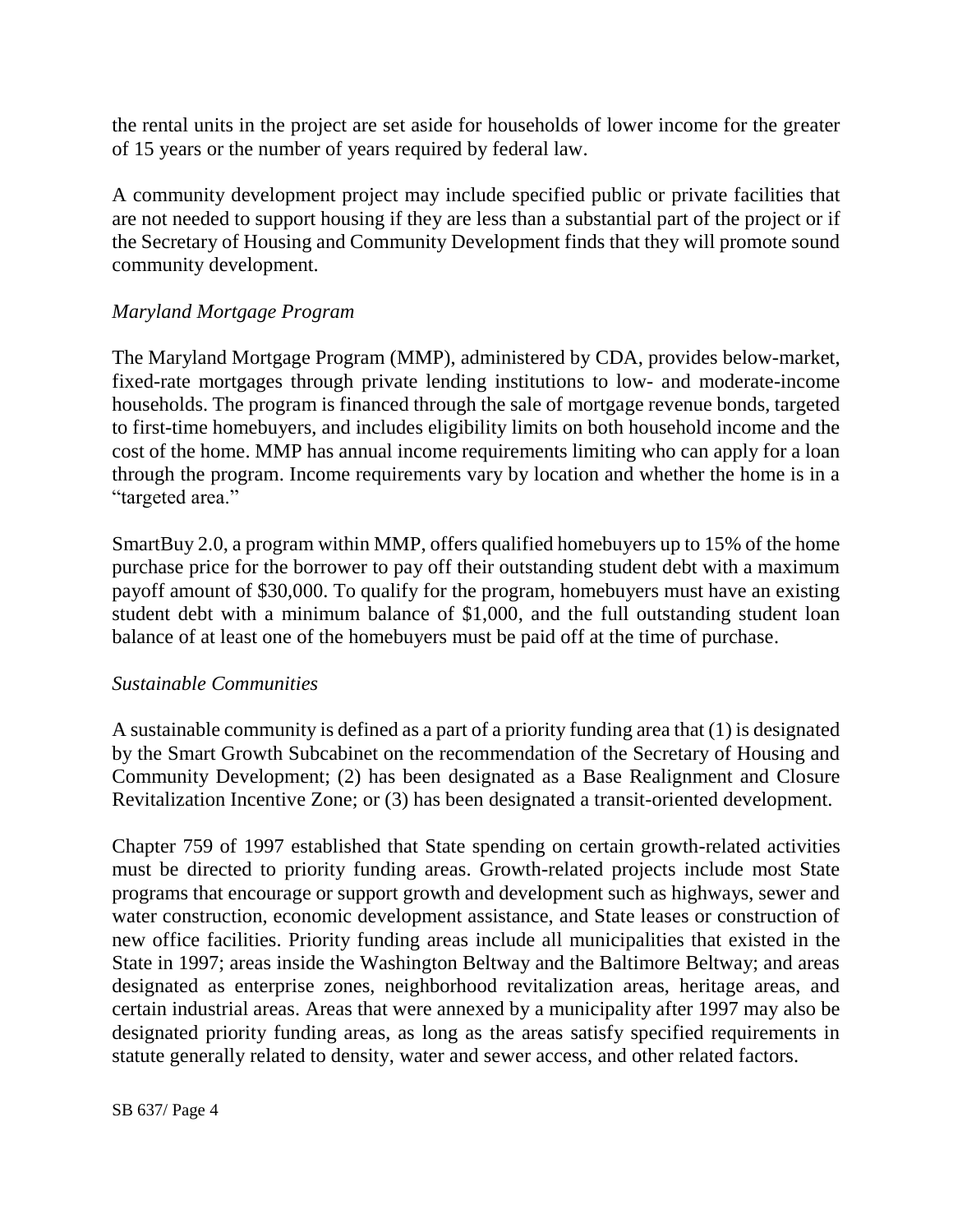**State Fiscal Effect:** DHCD advises that, consistent with its implementation of the existing Live Near Your Work Program and related home buyer assistance program, the primary form of financial assistance it anticipates providing under the bill is low-interest loans (under the home buyer assistance program) to subsidize down payments and closing costs for eligible students and recent graduates. LNYS will be used only to match – in the form of grants – any additional assistance provided by educational institutions, employers, or local governments. Thus, only LNYS (and not the home buyer assistance program) will be used to provide matching funds.

Neither DHCD nor the Department of Legislative Services is aware of available funding sources that may be used for these programs, as authorized by the bill. Therefore, general funds are assumed to be needed, to the extent that CDA elects to operate the programs.

## *Home Buyer Assistance Program – Loans*

For the loan program to be viable, DHCD advises that it needs to have at least 100 program participants each year. DHCD also assumes that loans offered under the program need to total approximately \$6,000 per participant, resulting in \$600,000 annually in general fund expenditures – through fiscal 2024 – to capitalize the loan program. To satisfy the bill's requirement for marketing, DHCD advises that, consistent with marketing costs for similar programs, annual marketing and advertising costs (for printed material and other outreach efforts) of \$50,000 are anticipated to support the program and attract new program participants. In addition, DHCD needs to hire staff to administer the loan program.

Therefore, general fund expenditures increase by at least \$537,698 in fiscal 2022, which accounts for the bill's October 1, 2021 effective date. This estimate reflects funds necessary to capitalize the loan program (for down payment and closing cost assistance) and the cost of hiring one contractual financial analyst to administer the loan program. It includes, a salary, fringe benefits, one-time start-up costs, and ongoing operating expenses (including marketing).

| <b>Contractual Position</b>                  | 1.0       |
|----------------------------------------------|-----------|
| <b>Salary and Fringe Benefits</b>            | \$44,617  |
| Loans (Down Payment/Closing Cost Assistance) | 450,000   |
| <b>Marketing Expenses</b>                    | 37,500    |
| <b>Other Operating Expenses</b>              | 5,581     |
| Minimum FY 2022 DHCD Expenditures            | \$537,698 |

This estimate does not include any health insurance costs that could be incurred for specified contractual employees under the State's implementation of the federal Patient Protection and Affordable Care Act.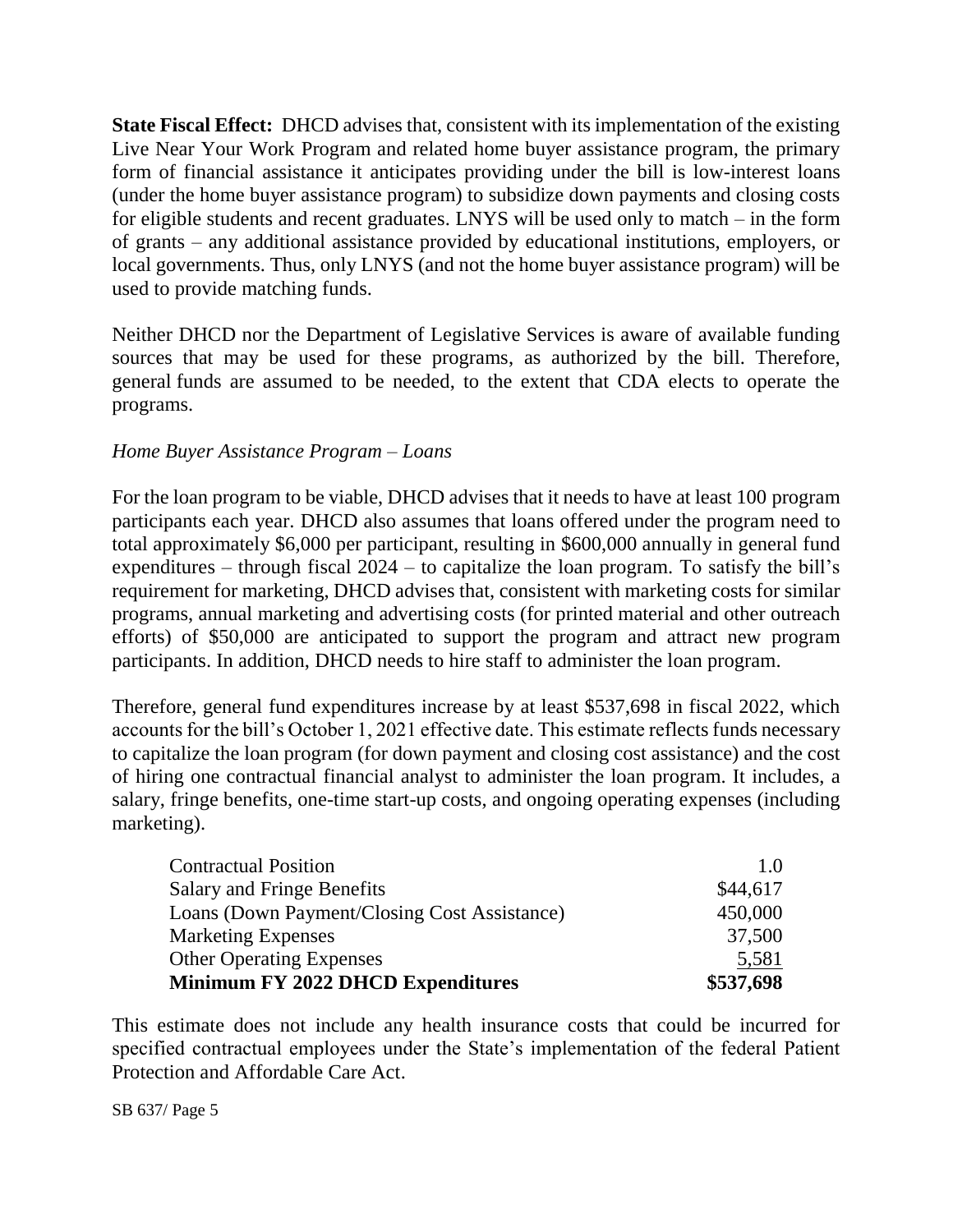Future year expenditures reflect (1) a full salary with annual increases and employee turnover and ongoing operating expenses (including marketing) and (2) the need for continued capitalization funds (\$600,000 annually) in order to provide loans under the program.

This analysis assumes the termination of the contractual position, capitalization funds, and marketing expenses after fiscal 2024. This analysis assumes that loans are not made in fiscal 2025, despite the bill's September 30, 2024 termination date.

Special fund revenues increase from loan repayments, but a reliable estimate of such revenues cannot be quantified at this time, as the terms of the loans are unknown, although loan repayments likely continue beyond the life of the program.

## *Live Near Your School – Matching Grants*

This analysis does not reflect any impact on public institutions of higher education to provide similar financial assistance under LNYS, which is authorized, but not required, under the bill. Likewise, because the extent to which any financial assistance will be provided by public institutions of higher education, local governments, and employers is unknown, this analysis also does not reflect any costs for DHCD to match those funds. To the extent that financial assistance is provided by public institutions of higher education, local governments, and employers under the bill, DHCD may require additional general funds to match those funds in the form of grants.

It is anticipated that the contractual financial analyst hired under the bill to administer the home buyer assistance program can also administer the grant program to the extent it materializes.

## **Additional Information**

**Prior Introductions:** None.

**Designated Cross File:** HB 943 (Delegate Bridges) - Environment and Transportation.

**Information Source(s):** Department of Housing and Community Development; Department of Commerce; Baltimore City Community College; University System of Maryland; Morgan State University; Maryland Municipal League; Department of Legislative Services